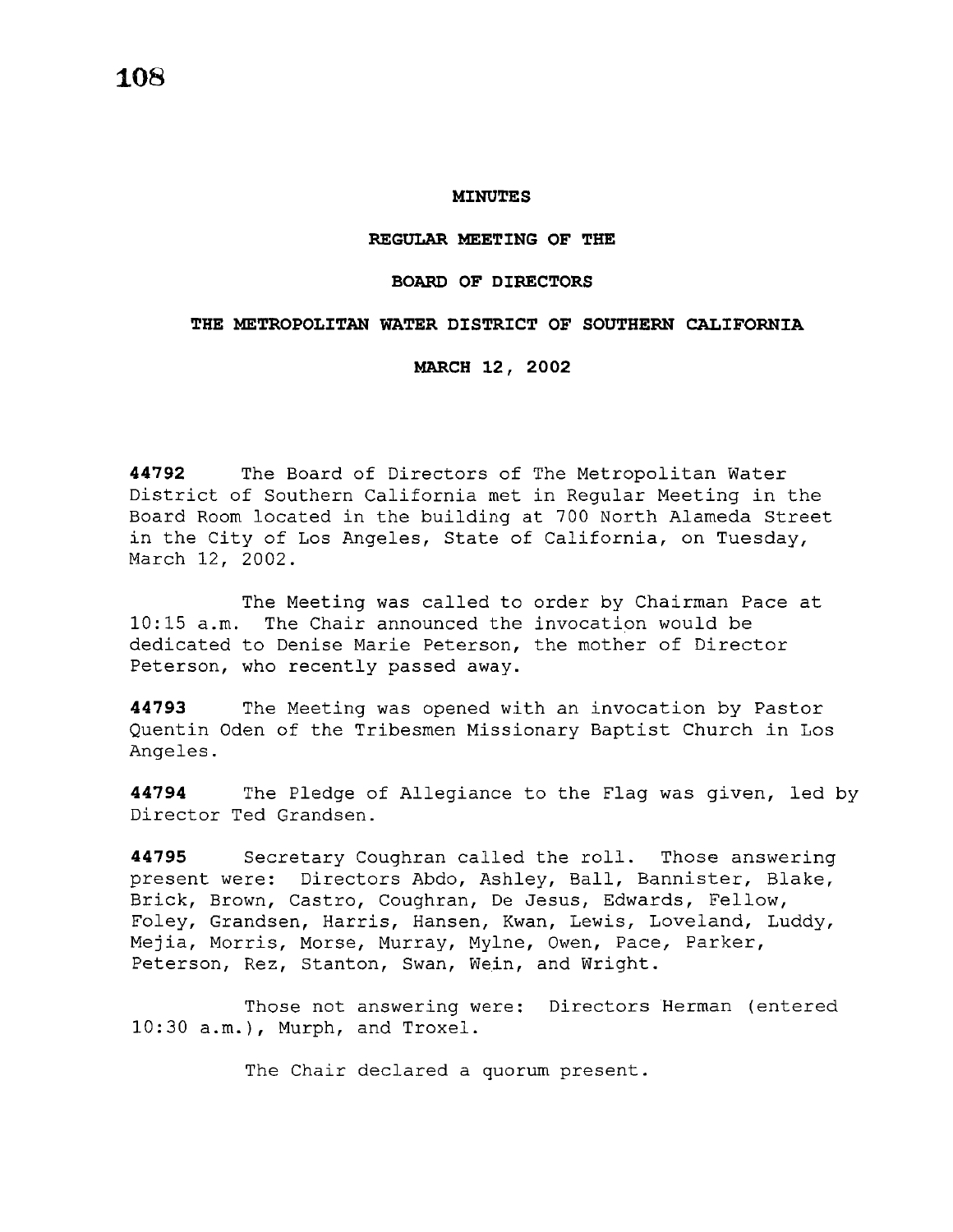**44796** Chairman Pace invited members of the public to address the Board on matters within the Board's jurisdiction. No member of the public responded.

Director Blake announced that former Metropolitan employee Annette Hubbell, now the general manager of Rincon del Diablo Municipal Water District, was named general manager of the year by the California Special Districts.

**44797** There being no objection, the Chair ordered the reading of the Minutes of the Meeting of February 12, 2002, dispensed with, a copy having been mailed to each Director.

Director Blake moved, seconded by Director Stanton and carried, approving the foregoing Minutes as mailed.

**44798** Director Kwan presented to Chairman Pace a Certificate of Appreciation from Assemblymember Judy Chu and a Certificate of Recognition from Assemblymember Carol Liu and Senator Jack Scott to recognize Metropolitan's ongoing efforts and support of the cultural traditions of the Chinese American community in Los Angeles.

**44799** The General Counsel's letter signed February 28, 2002, was presented, transmitting the credentials evidencing the appointment by Three Valleys Municipal Water District of David D. De Jesus as its representative on Metropolitan's Board for an indefinite term, replacing Henry S. Barbosa.

General Counsel Kightlinger reported the credentials had been examined and found legally sufficient, and that the Oath of Office was administered to Director De Jesus on March 8, 2002. The Chair ordered the credentials, together with the General Counsel's letter, received and filed.

Following an introduction by Director Fellow, Director De Jesus took his seat as a Director representing Three Valleys Municipal Water District.

**44800** Board Secretary Coughran moved, seconded by Director Blake and carried, approving the committee appointments as recommended by the Chair, of Director De Jesus to the Engineering and Operations Committee, the Legal, Claims and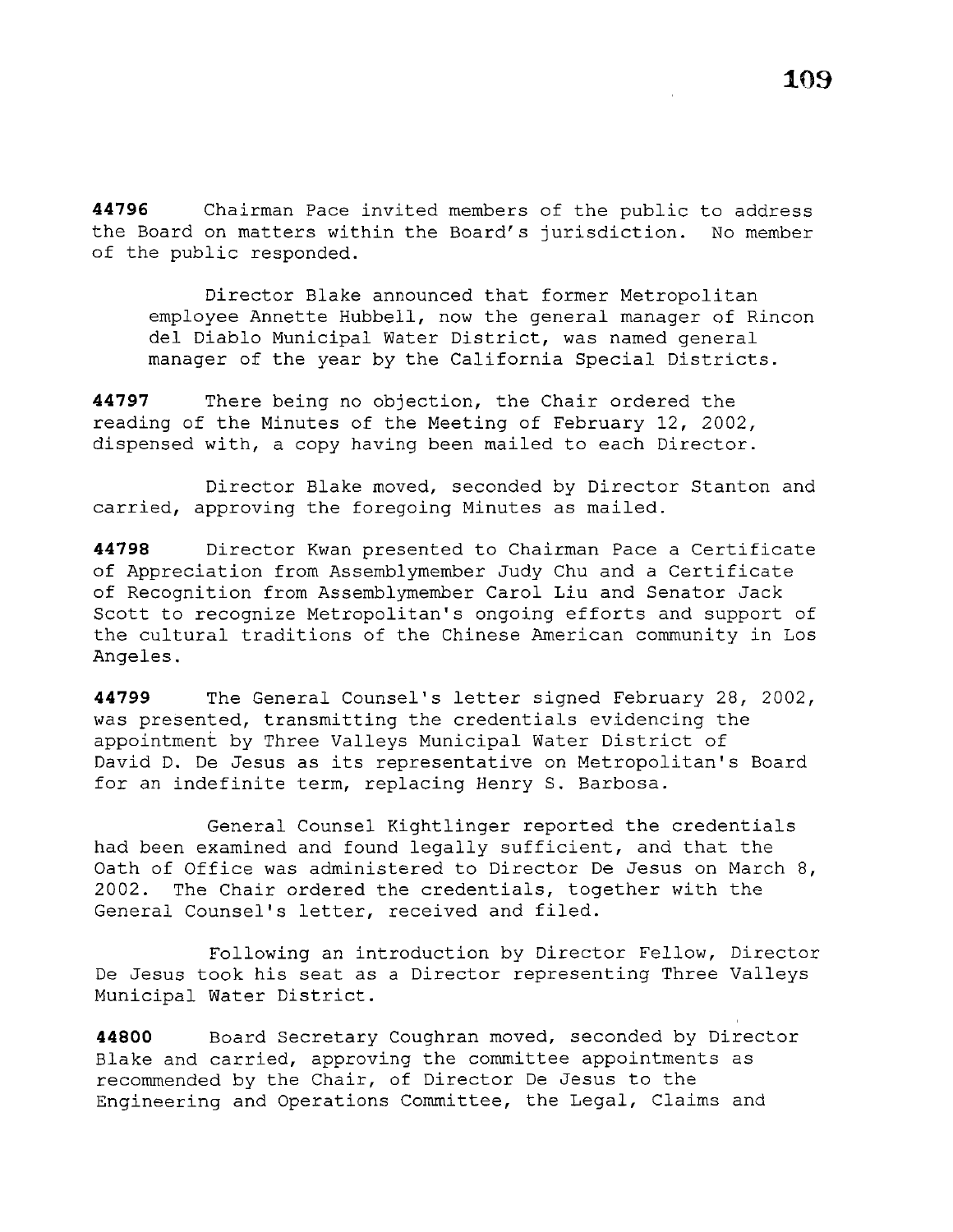Personnel Committee, and the Communications, Outreach and Legislation Committee.

**44801** Chairman Pace reported that last evening, March 11, 2002, Metropolitan hosted a reception celebrating the appointments of the new General Counsel Jeffrey Kightlinger and Ethics Officer Charisse Anderson, which was well attended by Directors and guests. The Chair announced that on March 15 Metropolitan would host a dinner to celebrate the Southern California Water Education Center and its Partners at the Hiram W. Wadsworth Pump House at Diamond Valley Lake. On March 16 Metropolitan and its member agencies would dedicate the Clayton A. Record, Jr. Viewpoint at Diamond Valley Lake.

Director Herman took her seat at 10:30 a.m.

**44802** Legal, Claims and Personnel Committee Chairman Owen moved, seconded by Director Swan and carried, that the Board waive the restriction on Director contracts in Administrative Code § 7907 so that former Director Henry S. Barbosa may be appointed to the Assistant General Counsel position in the Legal Department.

Director Lewis expressed concern regarding the discriminatory action against Directors with the restriction set forth in Administrative Code § 7907, and asked that the Subcommittee on Rules and Ethics reconsider this matter.

**44803** Regarding the Colorado River, Bay-Delta and CALFED matters, and the summary of District activities, Chief Executive Officer Gastelum referred to his activity report signed March 6, 2002, which was distributed earlier.

Chief Executive Officer Gastelum reported on the Colorado River issues currently taking place. The next 90 days will be critical for Metropolitan and the other agencies in the implementation of the California 4.4 Plan. The basic issue is that the Quantification Settlement Agreement is to be executed by the end of this year and issues related to effects of water conservation and transfer programs on the Salton Sea have not yet been resolved. Leaders in both the federal and the state level are participating in the discussions in order to try to reach agreement on how best to address the Sea issues. Senator Feinstein has meetings scheduled with the agencies at the end of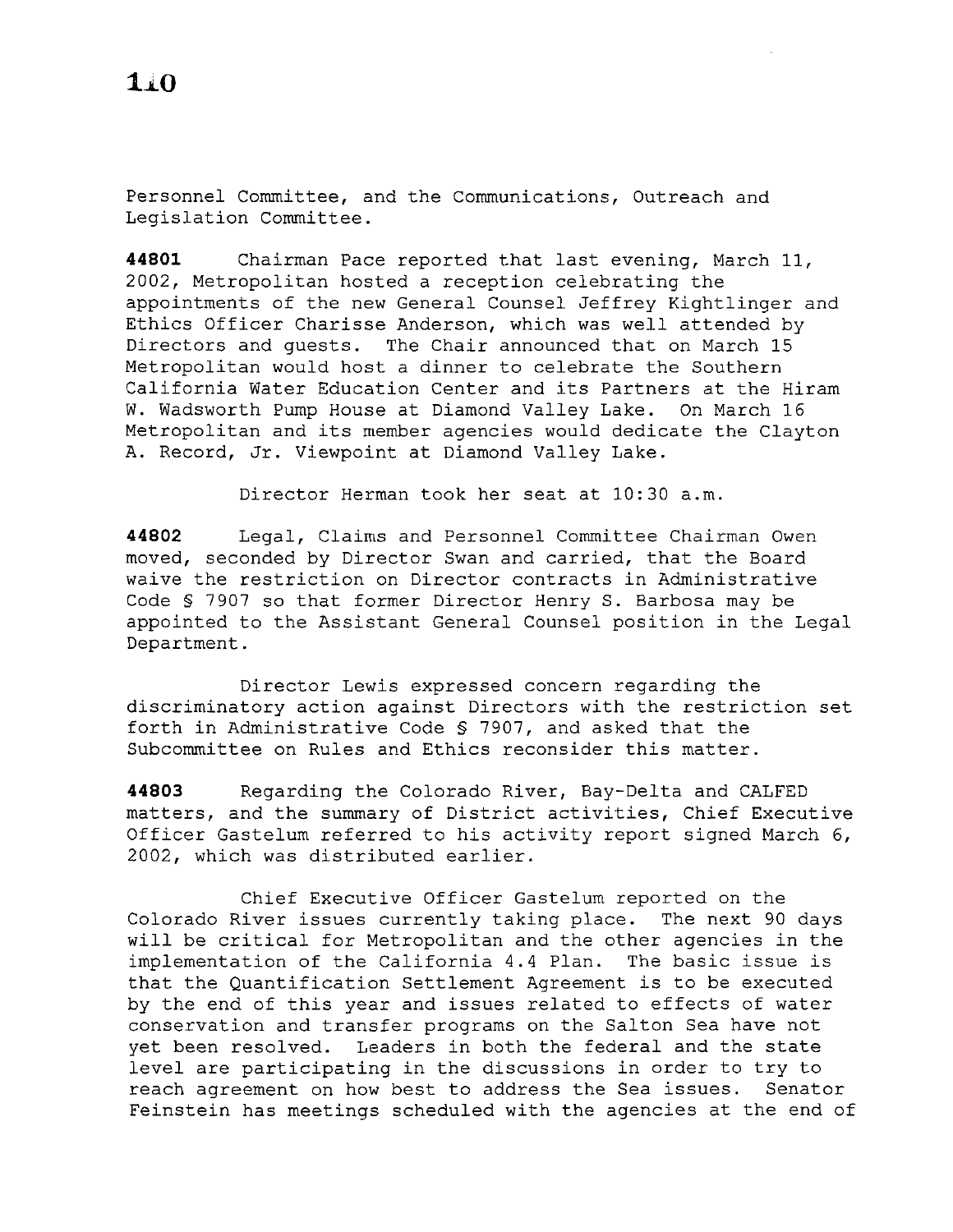this month and is asking all parties involved to come forward with a solution. Senator Feinstein is urging Imperial Irrigation District (IID) to consider fallowing as an option to the current plan of water conservation. There has been considerable discussion in the Imperial Valley about agricultural land fallowing as a water source for the IID/San Diego conserved water transfer agreement. There currently is a stipulation that fallowing will not be the water conservation methodology used to achieve this transfer. All parties are working together to resolve this matter. Bringing together the federal and the state leadership in these discussions will be very helpful. Mr. Gastelum stated he would stipulate that the key terms that was signed for the Quantification Settlement Agreement is the agreement that Metropolitan is prepared to go forward with today. If the agreement is to be changed and there are any financial consequences to Metropolitan, it would need to be brought back to the Board.

Director Morse called the Board's attention to the Business Outreach section of the Chief Executive Officer's report and requested the Board receive a more detailed presentation on the program. To date the Business Outreach Program is a success, exceeding its 18 percent organizational goal. The program has gained recognition outside of Metropolitan, and the Directors should be made aware of all that has been taking place.

Regarding the Cadiz Groundwater Storage and Dry-Year Supply Program as mentioned in the Chief Executive Officer's report, Director Edwards requested the Board receive the conclusions of the staff's review of the draft Biological Opinion in writing prior to the Board workshop.

**44804** Regarding the Legal Department activities, General Counsel Kightlinger referred to his activity report dated February 28, 2002. On behalf of himself and his family, General Counsel Kightlinger thanked the Chair, the Board, and the Chief Executive Officer for the reception held last night in honor of his appointment.

In *San Diego County Water Authority,* et *al.* v. *Metropolitan Water District,* et *al.* (Preferential Rights Case), the Authority challenged Metropolitan's interpretation of its provision of the MWD Act which recognizes preferential rights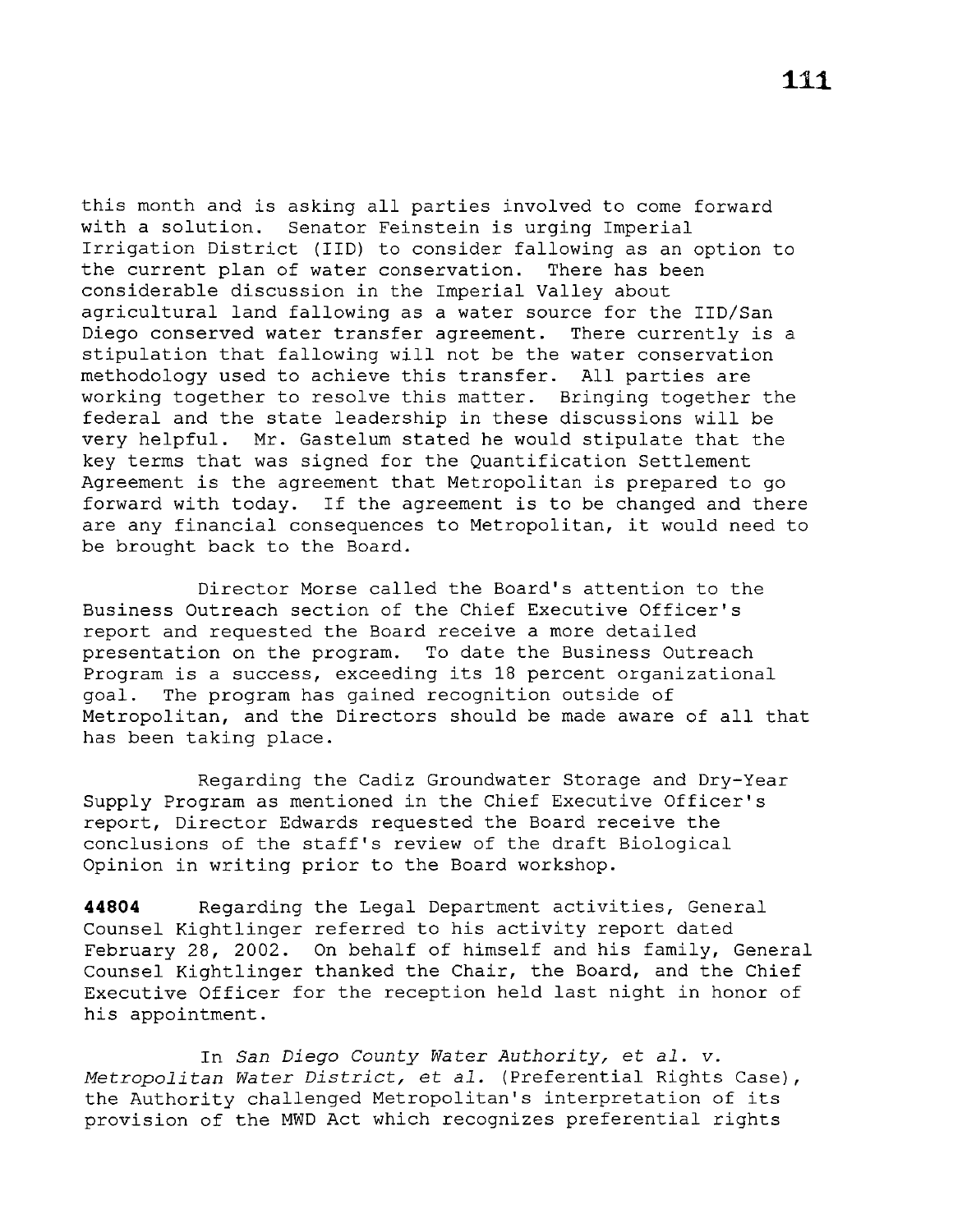and how to calculate those rights. Metropolitan filed a demurrer stating that the Authority failed to state a cause of action. Oral argument was held, and the court sustained the demurrer without leave to amend. The City of Los Angeles was also named under a separate cause of action. Their demurrer was likewise sustained without leave to amend. This action by the court effectively concludes the case at the trial court level. However, the Authority does have a right to appeal, which they plan to pursue.

*Hartwell Corp.* v. *Superior Court* is a very significant case that was decided in February by the California Supreme Court. It has potential impacts to public water agencies. The court held that public water agencies would have no exemption from damage claims or legal actions regarding the service of drinking water even if they were in compliance with the laws at the time. The Public Utilities Commission-regulated water suppliers will have some limited exemptions in those cases. This disparity is an issue that is very troubling to public water servers. ACWA is now looking at some potential legislation in the future. Metropolitan will continue to monitor the actions emanating from this decision.

General Counsel Kightlinger reported that with the waiver of conflict issues approved by the Board, he is proceeding to appoint two Assistant General Counsels, which was a recommendation from the Pierno legal analysis report done in 2000. The two appointments are former Director Henry S. Barbosa and a current staff attorney, Sydney B. Bennion.

**44805** The reports of the Standing Committees are as follows:

Chairman Pace reported the Executive Committee did not meet in February. The Chair announced the appointments of Directors Anthony R. Fellow and George I. Loveland as Chair and Vice Chair, respectively, of the Communications, Outreach and Legislation Committee.

Asset, Real Estate and Infrastructure Policy Committee Chair Peterson reported the committee heard presentations on (a) the Diamond Valley Lake Park Specific Plan, which focused on prior Board action and the components of the Plan as well as a proposed schedule of key milestones; (b) the Asset Replacement Funding analysis completed by Brown and Caldwell showing four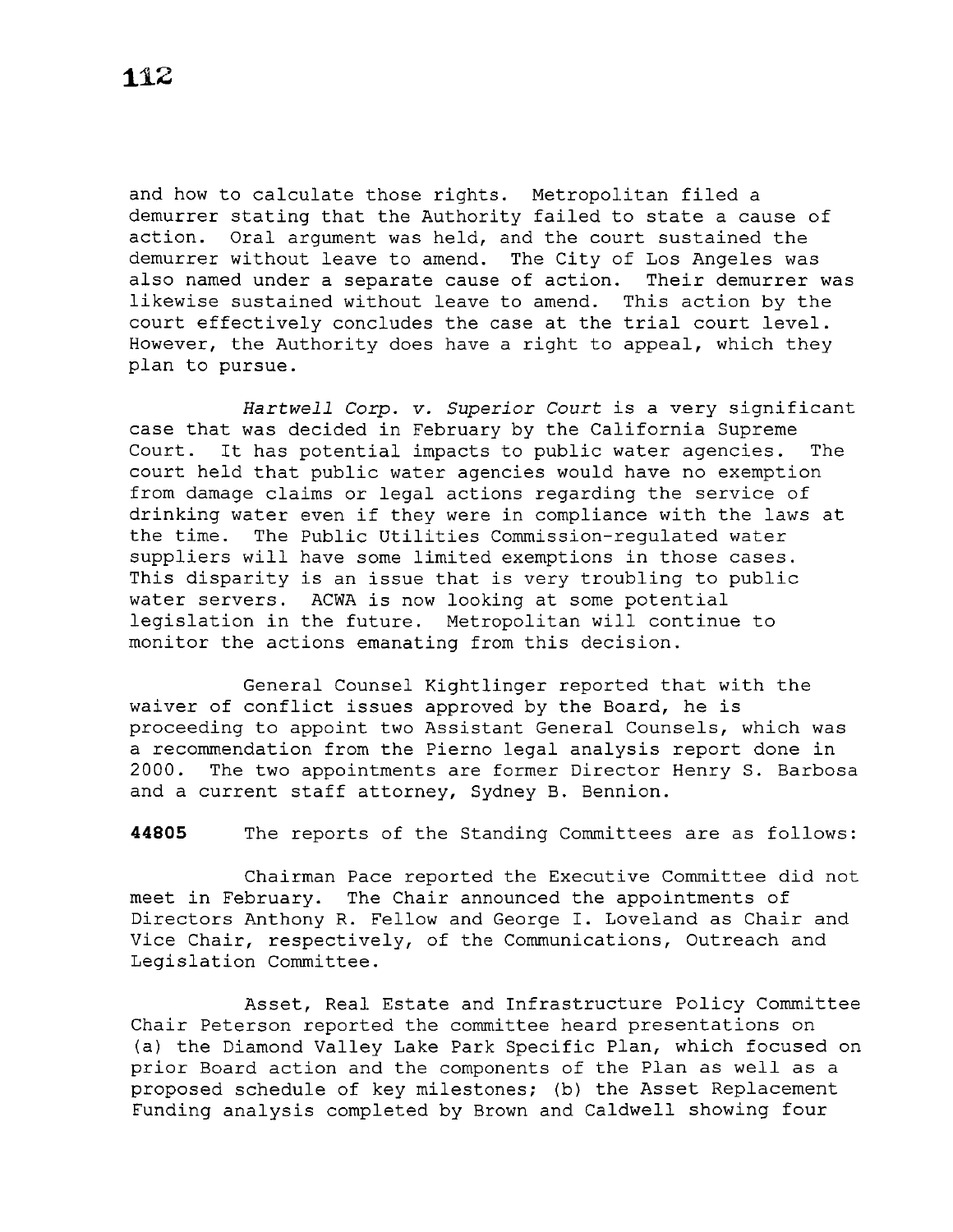options for funding replacement and refurbishment of identified infrastructure assets; (c) the Riverside County Integrated Plan that encompassed the county's General Plan, comprehensive transportation system, and Multi-Species Habitat Conservation Plan, and the evaluation of the potential impacts of the plan on Metropolitan's existing properties and needs for future facilities; (d) the status of a database to be used in evaluation of Metropolitan-owned properties under the Real Property Management and Development Program; and (e) the benefits of the reorganization and consolidation of the Information Technology Section. Review of the computer resources operating policy was deferred to April. Committee Chair Peterson recommended that all Directors attend meetings of the Asset, Real Estate and Infrastructure Policy Committee.

Budget, Finance and Investment Committee Chairman Castro reported the committee approved Agenda Items 9-l and 9-2 and requested they be added to the Consent Calendar. (Item 9-l was subsequently removed from the Consent Calendar.)

Communications, Outreach and Legislation Committee Chairman Fellow reported the member agency and retailers' directory has been updated and is available. Metropolitan has begun publishing *Metrospectives*, a newsletter with the latest topics of the day and will be sent to up to 40,000 people who have had contact with Metropolitan. Committee Chairman Fellow reported that Metropolitan, along with the International Boundary Water Commission, hosted a reception for Commissioner Carlos Ramirez on February 27. Congressman Dreier and Director Troxel and Assemblyman Chavez and Director Fellow delivered two Community Partnering Program checks to the National Science Foundation and the Hurst Ranch, respectively. The committee approved Agenda Items 9-6, 9-7, and modified 9-10, and Committee Chairman Fellow requested they be added to the Consent Calendar. (Items 9-7 and 9-10 were subsequently removed from the Consent Calendar.) The committee was briefed on the efforts to deal with the public and press inquiries about perchlorate. The legislative representatives in Washington, D.C. and Sacramento gave reports on current activities.

Engineering and Operations Committee Chairman Ashley reported the committee approved Agenda Items 8-2, 9-4, modified 9-5, and 9-8, and requested that Agenda Items 9-4, 9-5, and 9-8 be added to the Consent Calendar. Committee Chairman Ashley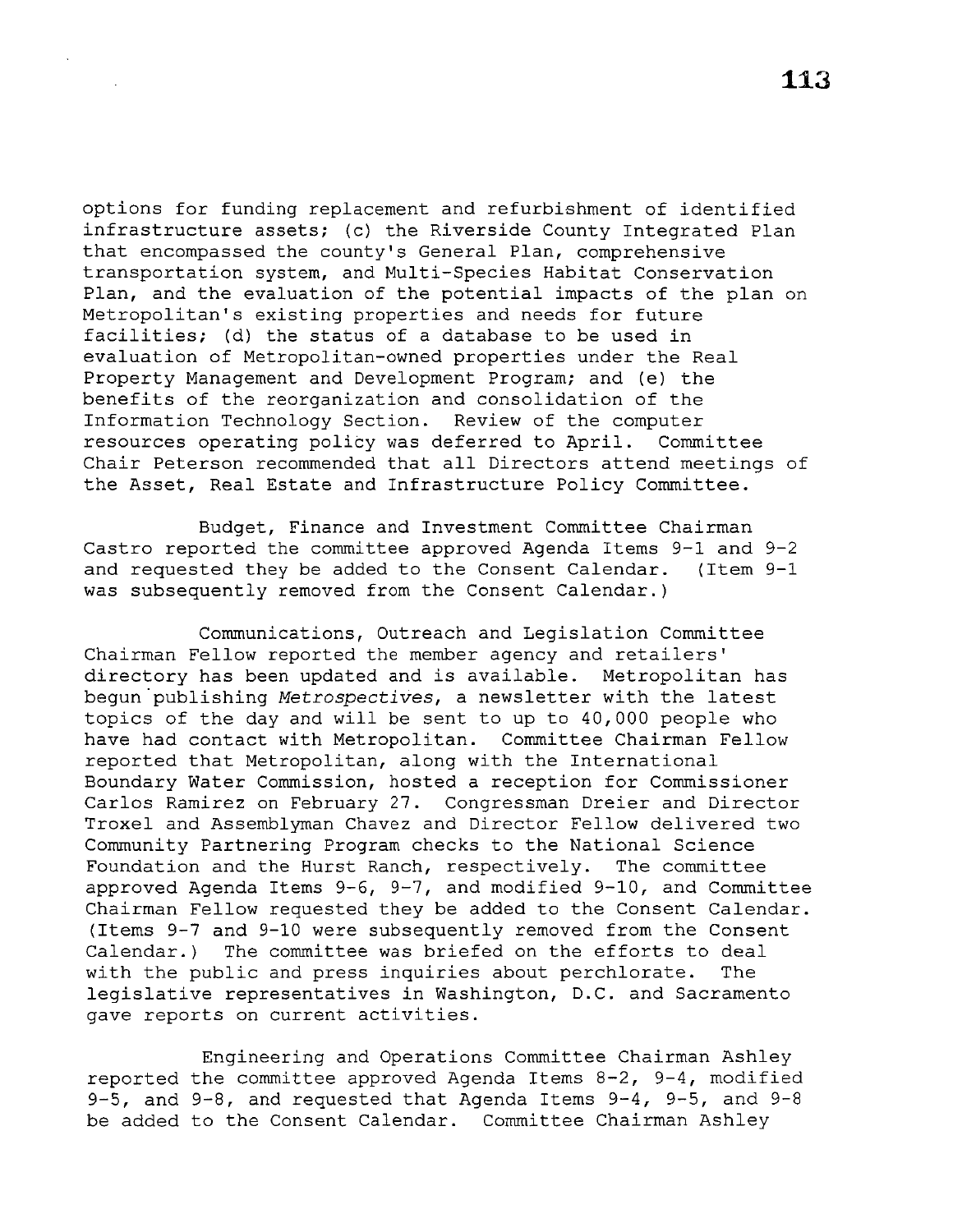stated the committee voted to table Agenda Item 9-3, the award of a contract for the construction of the Highland Pipeline of the Inland Feeder Program, until the bids are received.

Committee Chairman Ashley announced the Engineering and Operations Committee inspection trip is currently planned for either the week of May 13 or 20.

A discussion ensued on whether it was prudent to approve Agenda Item 9-8, authorizing the Chief Executive Officer to enter into agreement(s) with the lowest responsible bidder(s) for security guard services for a three-year period, without the full details. Engineering and Operations Committee Chairman Ashley then moved, seconded by Director Castro and carried, that Agenda Item 9-8 be tabled for action by the Executive Committee.

Legal, Claims and Personnel Committee Chairman Owen reported the committee received reports on the potential settlement of the Monterey agreement negotiations and the *Soboba Band of Mission Indians* case. The committee also heard a report on the Supreme Court decision in the *Hartwell Corporation v. Superior Court* case.

Water Planning, Quality and Resources Committee Chairman Morse reported the committee approved Agenda Items 9-6 and  $9-7$  and requested that they be added to the Consent Calendar (Item 9-7 subsequently taken off the Consent Calendar.) Oral reports were given on perchlorate, Water Surplus and Drought Management Plan, and the Integrated Resources Plan. Follow-up items were requested from staff for reports on the recent court decision regarding the Central Valley Improvement Act implementation, perchlorate issues as characterized by EPA and the Department of Health Services, and storage analysis related to implementation of the Water Surplus and Drought Management Plan.

Director Blake moved, seconded by Director Fellow and carried, and the Board approved the Consent Calendar Items, M.I. **44806** through M.I. **44811,** as follows:

**44806** Adopted the California Environmental Quality Act (CEQA) determination and (a) appropriated \$2.85 million in budgeted and non-budgeted funds in Appropriation No. 15391 from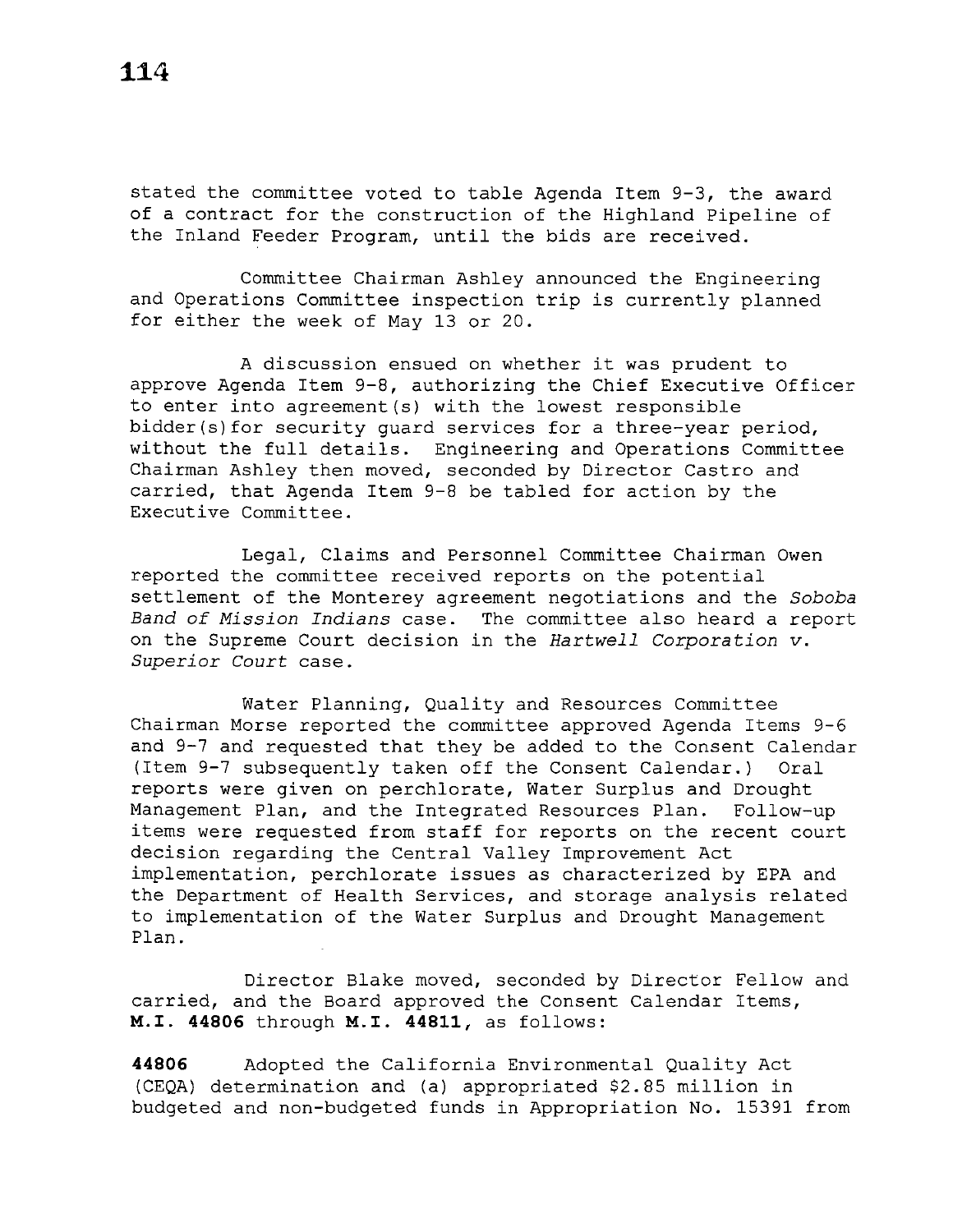the Construction Funds; and (b) authorized the Chief Executive Officer to have all work performed in advance of award of competitively bid contracts as required for the five projects identified under the Power Reliability and Energy Conservation Program, as described in the letter and the attachments signed by the Chief Executive Officer on February 21, 2002.

**44807** Adopted the CEQA determination and adopted (a) **Resolution 8803** granting Calleguas Municipal Water District's request for approval of Annexation No. 75 concurrently to Metropolitan and Calleguas, conditioned upon approval by the Ventura Local Agency Formation Commission, and establishing Metropolitan's terms and conditions for this annexation; and (b) **Resolution 8804** to impose water standby charge at a rate of \$9.58 per acre or per parcel of less than one acre within the proposed annexation, as set forth in the letter signed by the Chief Executive Officer on February 4, 2002, said Resolutions entitled:

| THE METROPOLITAN WATER DISTRICT OF     |
|----------------------------------------|
| SOUTHERN CALIFORNIA CONSENTING TO      |
| CALLEGUAS MUNICIPAL WATER DISTRICT'S   |
| ANNEXATION NO. 75 AND FIXING THE TERMS |
| AND CONDITIONS OF SAID ANNEXATION TO   |
| THE METROPOLITAN WATER DISTRICT OF     |
| SOUTHERN CALIFORNIA                    |

**Resolution 8804 RESOLUTION OF THE BOARD OF DIRECTORS OF THE METROPOLITAN WATER DISTRICT OF SOUTHERN CALIFORNIA FIXING AND ADOPTING WATER STANDBY CHARGE CONTINGENT UPON CALLEGUAS MUNICIPAL WATER DISTRICT'S ANNEXATION NO. 75** 

Director Grandsen requested to be recorded as abstaining.

**44808** Adopted the CEQA determination and approved (a) the re-delegation of authority to the Treasurer to make investments on behalf of Metropolitan; and (b) the Statement of Investment Policy with changes as indicated, as set forth in the letter signed by the Chief Executive Officer on February 21, 2002.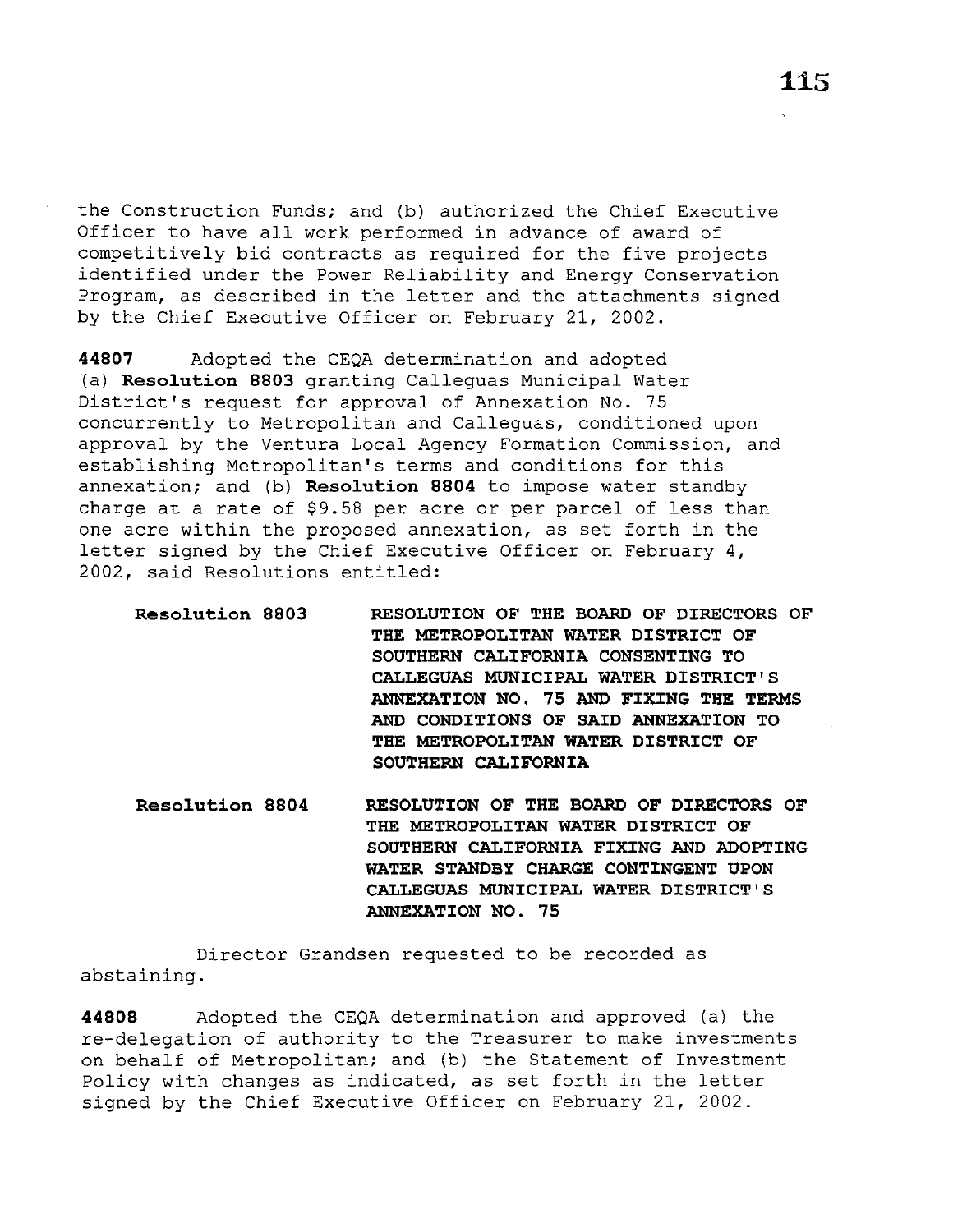**44809** Adopted the CEQA determination and (a) authorized \$3.511 million in Appropriation No. 15390 for an Alternative Disinfectant Evaluation to meet U.S. Environmental Protection Agency regulations; (b) enhanced the ability to treat higher blends of State Water Project supplies at the blend plants, as set forth in the letter signed by the Chief Executive Officer on February 21, 2002.

**44810** Adopted the CEQA determination and authorized (a) \$9.23 million in budgeted Capital Investment Plan funds in Appropriation Nos. 15388, 15389, and 15392 for preliminary design and environmental documentation for ozone or an alternative disinfectant at the Skinner, Diemer, and Weymouth filtration plants, and delegated to the Chief Executive Officer the authority to award competitively selected consultant agreements in an amount not to exceed \$500,000 per contract; and (b) the Chief Executive Officer to have all work performed as described in the letter and its attachments signed by the Chief Executive Officer on February 21, 2002, and as revised to add the Weymouth plant.

**44811** Adopted the CEQA determination and the proposed policy principles for a CALFED Bay-Delta Program long-term governance structure, as set forth in the letter signed by the Chief Executive Officer on February 27, 2002.

**44812** Director Swan moved, seconded by Director Blake and carried, and the Board adopted the CEQA determination and

- (a) Adopted the following resolutions:
	- 1. **Resolution 8805** to impose rates and charges to be effective January 1, 2003, and to direct further actions in connection herewith in the form shown as Attachment 3 to the letter signed by the Chief Executive Officer on February 26, 2002.
	- 2. **Resolution 8806** to impose the Readiness-to-Serve Charge in the form shown as Attachment 4 to the aforementioned letter.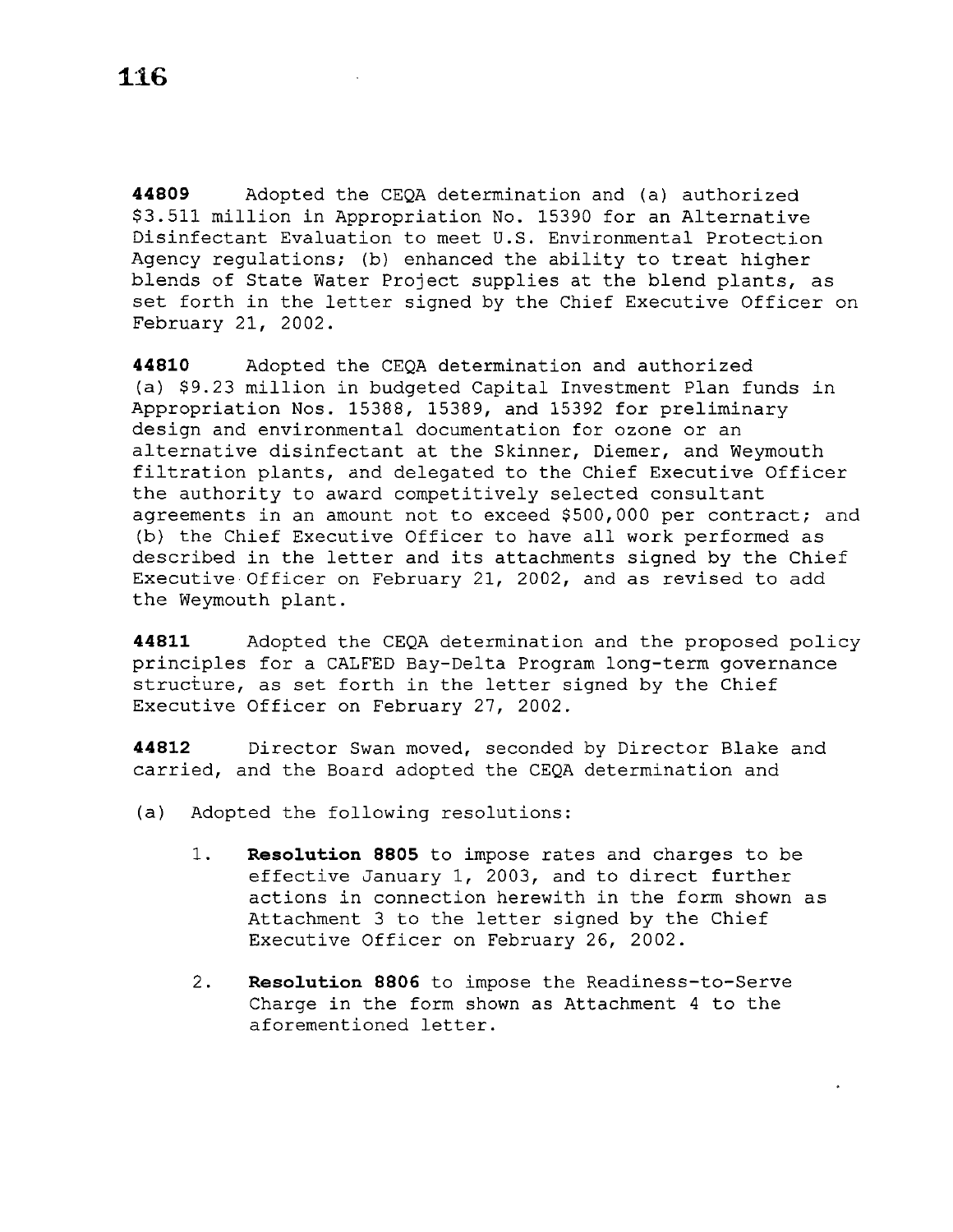- 3. **Resolution 8807** to impose a Capacity Reservation Charge and Peaking Surcharge in the form shown as Attachment 5 to the aforementioned letter, said Resolutions entitled:
- **Resolution 8805 RESOLUTION OF THE BOARD OF DIRECTORS OF THE METROPOLITAN WATER DISTRICT OF SOUTHERN CALIFORNIA FIXING AND ADOPTING RATES AND CHARGES FOR FISCAL YEAR 2002/03 AND TO DIRECT FURTHER ACTIONS IN CONNECTION THEREWITH**
- **Resolution 8806 RESOLUTION OF THE BOARD OF DIRECTORS OF THE METROPOLITAN WATER DISTRICT OF SOUTHERN CALIFORNIA FIXING AND ADOPTING A READINESS-TO-SERVE CHARGE FOR FISCAL YEAR 2002/03**
- **Resolution 8807 RESOLUTION OF THE BOARD OF DIRECTORS OF THE METROPOLITAN WATER DISTRICT OF SOUTHERN CALIFORNIA FIXING AND ADOPTING A CAPACITY RESERVATION CHARGE AND A PEAKING SURCHARGE FOR FISCAL YEAR 2002/03**

with the understanding that Metropolitan would continue to work on agreements for cost-effective surface storage operations with member agencies to provide regional benefits to the Metropolitan service area.

- (b) Authorized \$693,000 for the modification of the Water Information System to support the information and invoicing requirements of the newly adopted rate structure.
- (c) Approved changes to the Administrative Code necessary to implement the new rates and charges as shown in underline/strikeout format in Attachment 6 and as a complete draft in attachment 7 to the aforementioned letter.
- (d) Directed the Chief Executive Officer to finalize the implementation of the new rate structure by taking the following actions: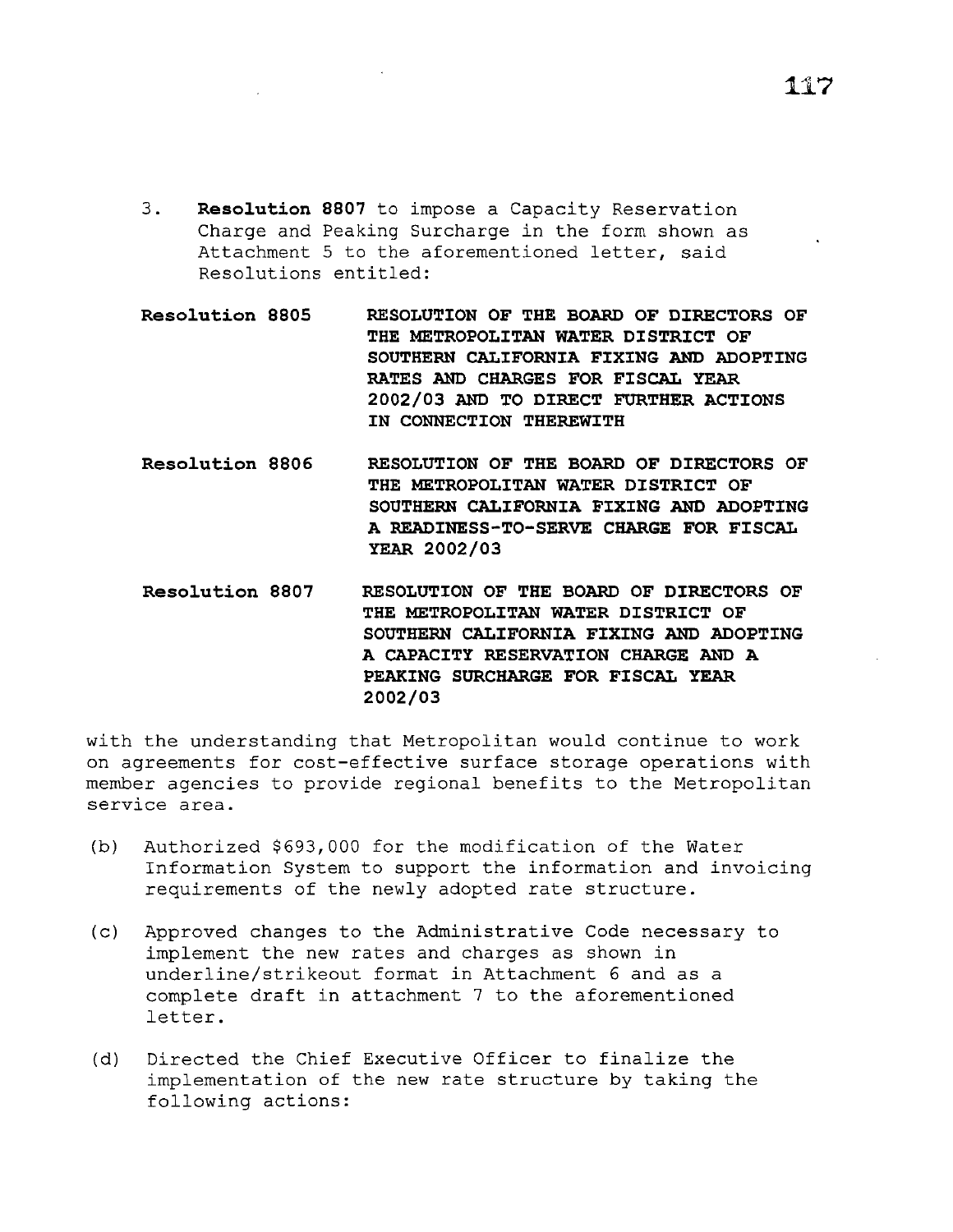- 1. Develop the form of a purchase order consistent with the new rate structure adopted by the Board.
- 2. Modify Metropolitan's billing system to accommodate the new rate structure.

**44813** Director Swan commented on the discussion at the Water Planning, Quality and Resources Committee meeting of the proposed policy principles on global climate change as related to water resources planning, and the assurance of the Chief Executive Officer to bring any related items back to the committee and Board prior to entering into any specific actions on this matter.

A discussion ensued whereby Directors Edwards and Blake expressed concern that Metropolitan is attempting to broaden its scope of potential involvement or action beyond those related to water supply and water management.

Following further comments by Directors, Director Swan moved, seconded by Director Ball and carried, that the Board adopt the CEQA determination and approve staff's recommendation to adopt the proposed policy principles regarding global climate change and water resources, as set forth in the letter signed by the Chief Executive Officer on February 27, 2002, with the condition that in carrying out that policy, the Chief Executive Officer will bring back any specific actions for Board discussion and consideration.

Directors Bannister, Blake, Castro, Edwards, Harris, and Luddy requested to be recorded as abstaining.

Director Brick withdrew from the Meeting at 11:39 a.m.

Director Rez withdrew from the Meeting at 11:48 a.m.

Director Morse withdrew from the Meeting at 11:58 a.m.

**44814** After considerable discussion relating to AB 2734 (Pavley) relating to urban water conservation, Director Swan moved, seconded by Director Bannister and carried, that the Board adopt the CEQA determination and support AB 2734 (Pavley) if amended consistent with the Board's adopted Legislative Policy Principles on the CALFED Bay-Delta Process, as set forth